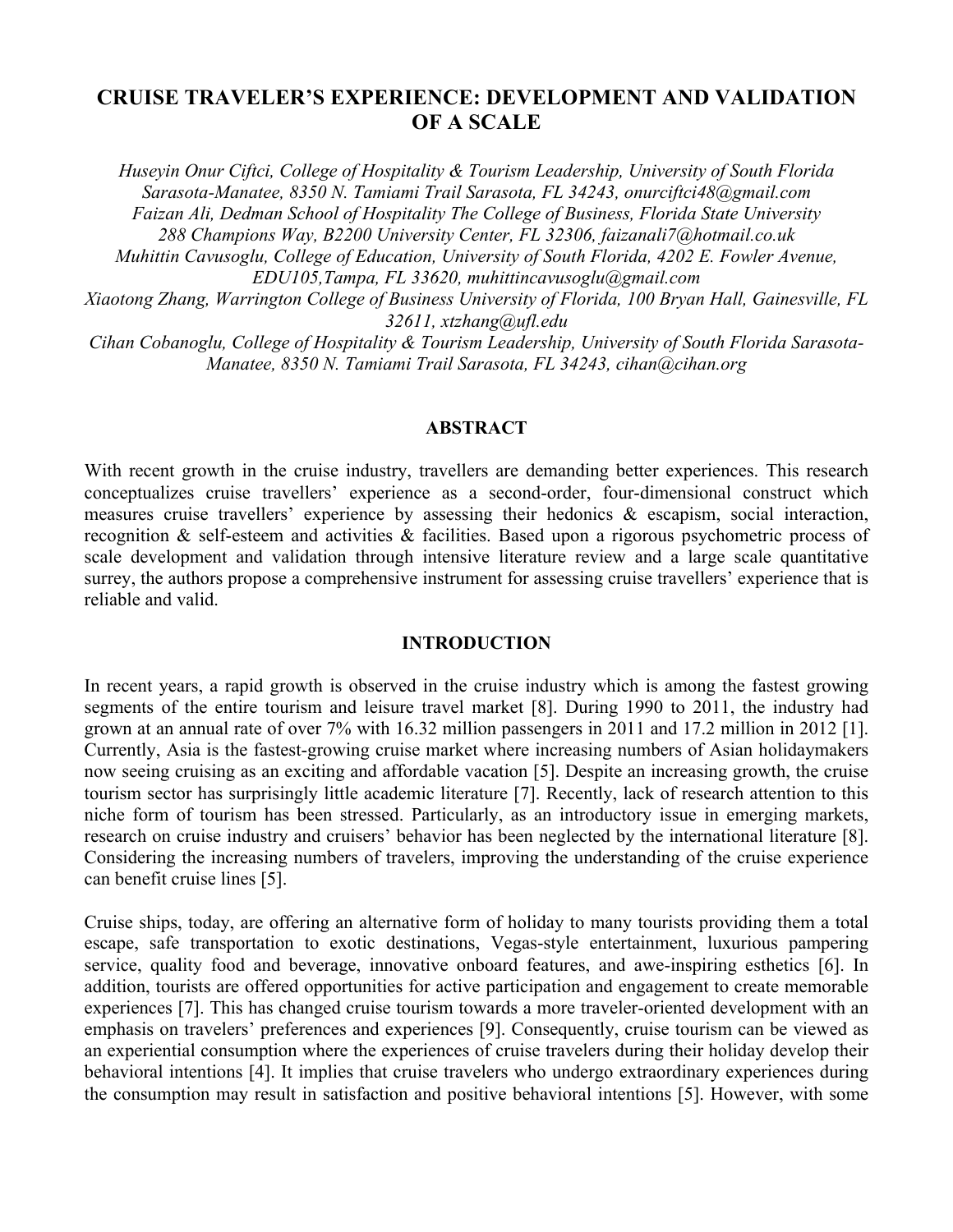exceptions, cruisers' experience remains relatively understudied. In this context, Hosany and Witham [3] call for further research in understanding cruisers' experiences and post-consumption evaluations. Therefore, this study intends to develop and validate a scale to assess cruise travelers' experience and its effect on their satisfaction and behavioral intentions.

#### **METHODOLOGY**

Purposive sampling was used to draw a sample of Chinese cruise travelers at two cruise ports in Malaysia i.e., Langkawi and Klang. Data were collected using a questionnaire that included 15 items, based on extensive literature review, to assess cruise travelers' experience. Satisfaction and behavioral intentions were measured using two items each taken from Hosany and Witham [3] and Hung and Patrick [4]. A 7-point Likert scale was used. Of the 250 distributed questionnaires, 196 were returned including 56.1% male and 43.9% female. Around 35% of the respondents were between the age group of 18-35 whereas 65% of them were over the age of 35. Data was first subjected to exploratory factor analysis to get a basic factor structure followed by confirmatory factor analysis (CFA) to confirm and validate the developed scale.

#### **RESULTS**

The analysis was conducted using Smart PLS M3 Version 2.0. All 15 items related to cruise travelers' experience were subjected to an exploratory factor analysis. Results showed four factors with a variance of 64.836%. Three factors including '*Hedonics & Escapism*', '*Social Interaction*' and '*Recognition & Self-Esteem*' included four items whereas the fourth factor was '*Activities and Facilities*' having three items. Loadings for the items ranged from 0.580 to 0.885 with Cronbach's alpha values above 0.834. Confirmatory factor analysis (CFA) was then applied to test the validity of the questionnaire. Results indicate high standardized loading for each item  $(0.7)$  and composite reliability  $(0.7)$  and average variance extracted (AVE)  $(> 0.5)$  for each construct that satisfied the validity and reliability criteria. Moreover, a goodness of fit index (GoF) value of 0.476 was calculated showing a good model fit. Figure 1 shows that cruise traveler's experience has four dimensions with significant weights. Moreover, cruise traveler's experience has a significant influence on satisfaction and behavioral intentions. A simple test of mediation was also performed which confirmed that satisfaction mediates the relationship between cruise traveler's experience and behavioral intentions (z-statistic =  $2.145$ ; p < 0.05).





\*\*P<0.01; \*P<0.05